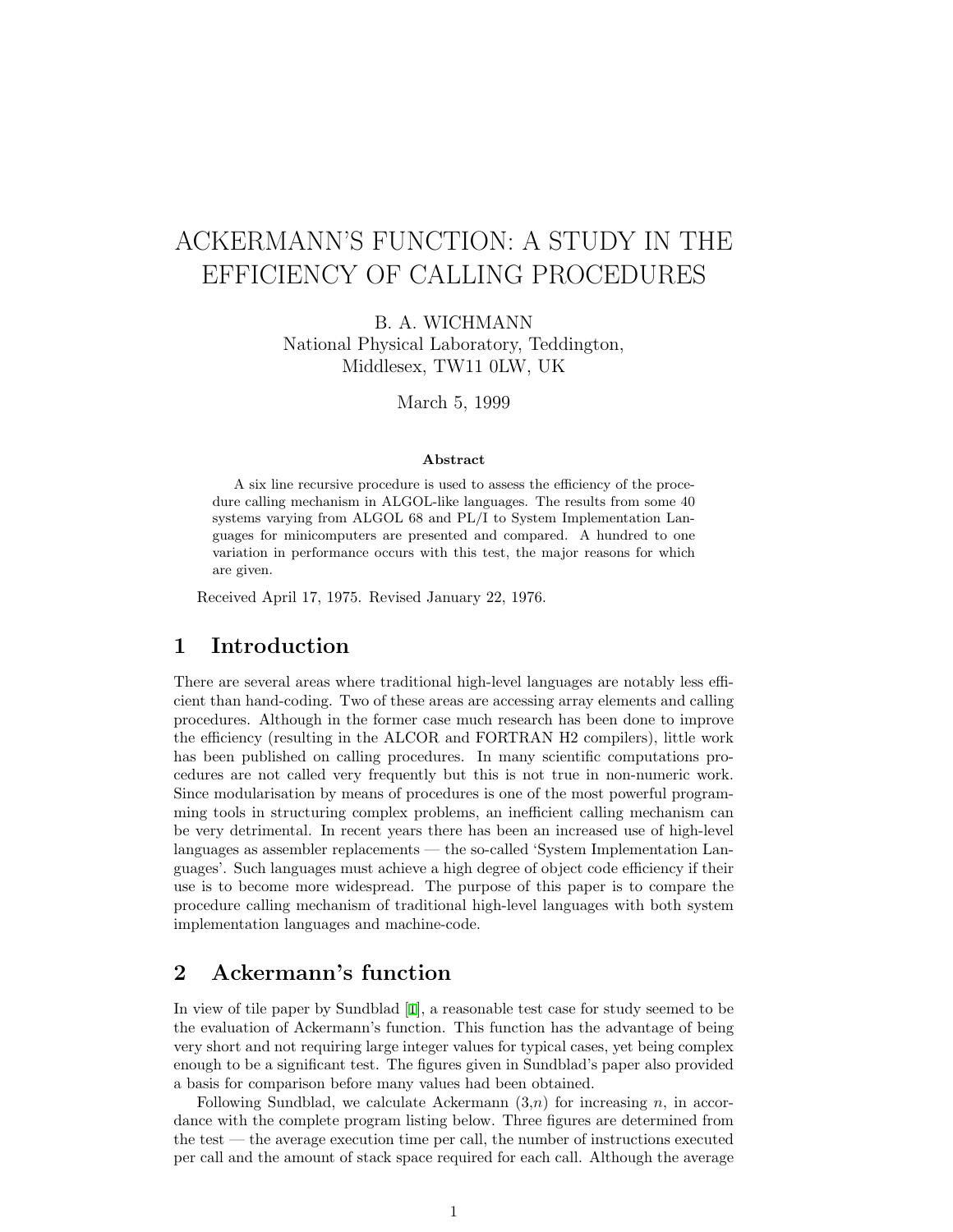time per call can be determined from running tile program, the other two figures cannot he found so easily and indeed, in many cases the figures are not available.

## 3 Program listing

```
begin
     integer i, j, k, k1;real t1, t2;
     integer procedure Ackermann(m, n); value m, n; integer m, n;
            Ackermann := if m = 0 then n + 1else if n = 0 then Acknowledton - 1, 1)
                 else Ackermann(m - 1, Ackermann(m, n - 1));k:= 16; k1 := 1;for i := 1 step 1 until 6 do
           begin
           t1 := \text{cputime};j : = Ackermann(3, i);
            t2 := \textit{cputime};
           if j \neq k-3 then
                  outtext(1, 'WRONG VALUE');
            outreal(1, t2 - t1);comment Now output time per call;
            outreal(1, 3 \times (t2 - t1)/(512 \times k1 - 15 \times k + 9 \times i + 37)));
            k1 := 4 \times k1; k := 2 \times kend
end
```
## 4 Properties of the algorithm

To determine the execution characteristics of the test one needs the following properties of the algorithm (which can be easily proved by induction). The number of executions of each leg of the algorithm in calculating Ackermann  $(3, n)$  is:

```
first leg: (64 \times 4 \uparrow n - 72 \times 2 \uparrow n + 6 \times n + 26)/3second leg: (24 \times 2 \uparrow n - 3 \times n - 12)/3third leg: (64 \times 4 \uparrow n - 72 \times 2 \uparrow n + 6 \times n + 23)/3total
no. of calls = (128 \times 4 \uparrow n - 120 \times 2 \uparrow n + 9 \times n + 37)/3
```
Hence for large  $n$ , the average number of instructions per call is half the number of instructions in the first and third legs. Both legs contain the procedure entry and exit overheads and the third leg includes two unsuccessful tests for equality with zero. So the number of instructions executed per call can be found by examining the machine code produced by the compiler. Unfortunately this is not always easy and sometimes almost impossible. To provide an approximate comparative value, an estimate has been made from the time using a Gibson mix value [\[2](#page-6-0)] to extrapolate from a similar machine. In a few cases, the instructions executed arc known but the time has not been measured. In these cases, an estimate for the time is given based upon published instruction times.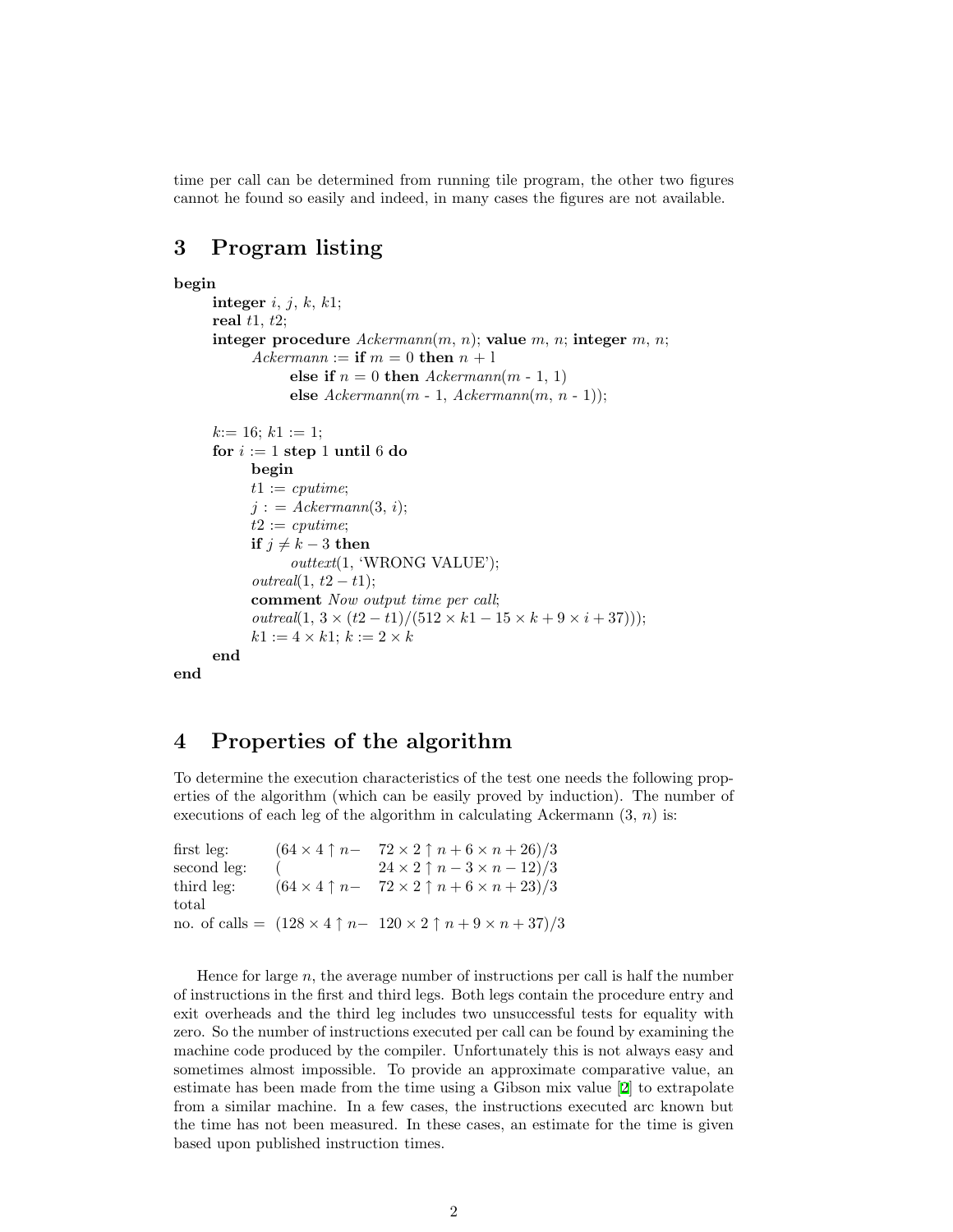The amount of stack space required by the program is determined by the maximum depth of procedure calls. This is given by Sundblad as

 $Acknowledಾ{Ackermann}(3, n) - 1 = 2 \uparrow (n + 3) - 4$ 

and occurs when the third leg is being evaluated at all but the last of those levels. Hence the amount of stack space required doubles when n is increased by one. For a more detailed discussion on the storage requirements and the definition of the 'maximum depth of recursion' see [[5\]](#page-6-0). To measure this space, Sundblad observed the maximum value of 11 for which Ackermann  $(3, n)$  could be calculated using  $26K$ words of store (which he called the 'capability'). Although this measurement is easy to take, it only provides a rough estimate of the space needed per call. Examination of the machine code of the third leg of the algorithm gives the precise value. In fact, the number of words per call is the difference in the address of  $4m$  in the inner call to the address of the parameter in the routine. It is not easy to calculate this value from the code, and so a post-mortem print may be the easiest way to find the value. Rather than give the capability, the number of words per call is listed with the results. If only the capability is known, bounds can be given for the number of words per call by assuming that between 3K and 10K words are needed out of the 26K store for the program and run-time system.

#### 5 Notes on the results

Estimates of missing values are included in the table in brackets and have been calculated in the manner described above. The program listing in all cases has followed the coding given very closely. The only exceptions are 1) the machine code examples, 2) the PASCAL and SUE systems which have no conditional expressions, and 3) PL516 which follows the hardware of the machine in not supporting recursion (stacking is performed by subroutines).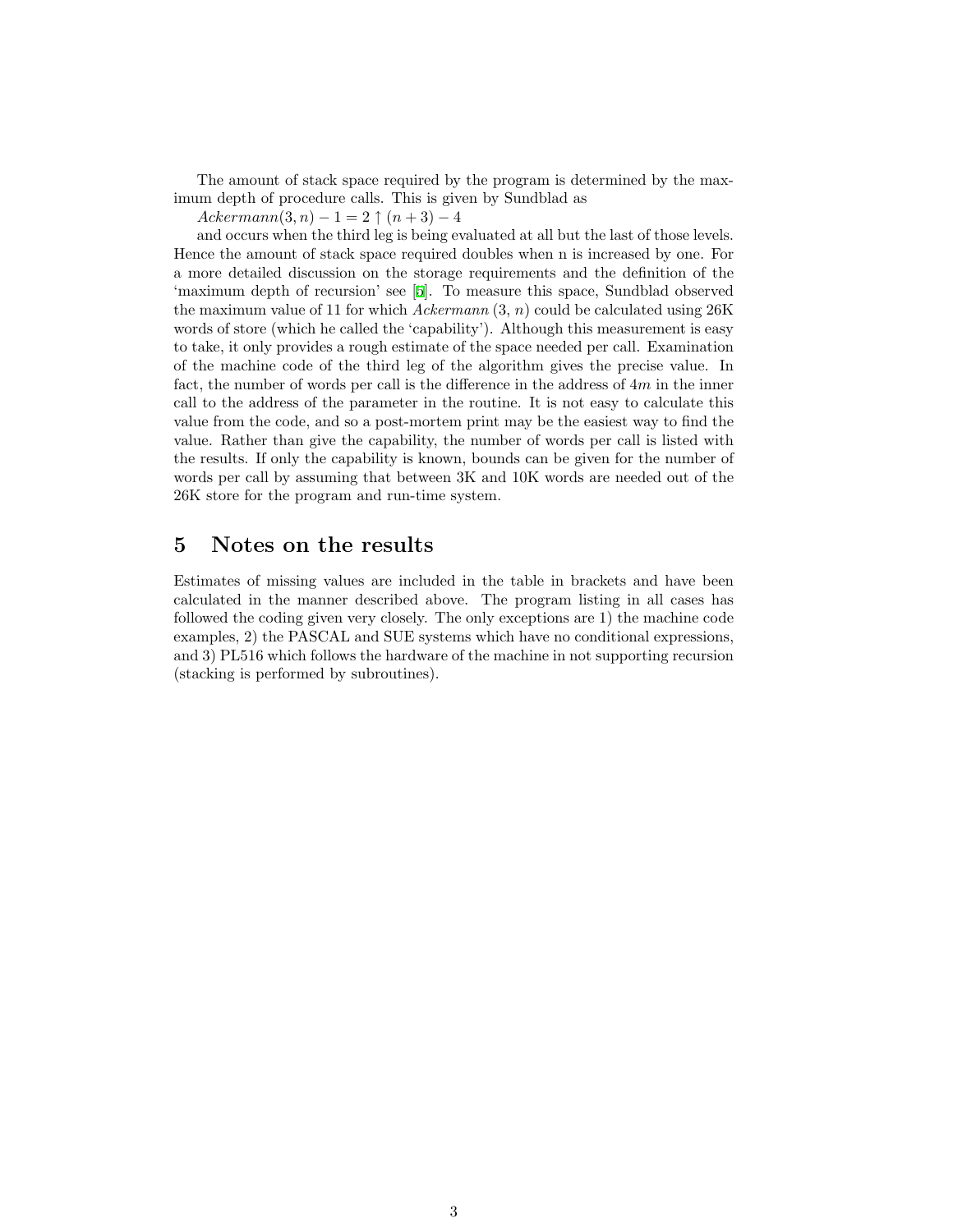## 6 Results

| Language/                    | Time per call  | Instructions   | Words          | Characteristic |
|------------------------------|----------------|----------------|----------------|----------------|
| Computer                     | (microseconds) | per call       | per call       | (see below)    |
|                              |                |                |                |                |
| ALGOL 60<br>B6700            | 41.2           | 16             | 13             | ND2VO          |
| B5500 Mk XV.1.01             | 135            | 19.5           | $\overline{7}$ | NL2VO          |
| EMAS 4/75                    | 46.7           | 21             | 18             | ND2VO          |
|                              | 29.2           | 33.5           |                |                |
| 1906A Manchester<br>KDF9 Mk2 | 532            | 68.5           | 30<br>10       | ND2VR          |
| 1906S XALV                   | 70.9           | (120)          | 13             | CD2VR<br>CD2TR |
|                              |                |                | ?              |                |
| 370/165 Delft                | 43.8           | (142)<br>(175) | 9              | CD2TR          |
| NU 1108                      | 175            |                |                | CD2TR          |
| ALGOL W                      |                |                | $(16-45)$      |                |
| 360/67 Mk2                   | 121            | (74)           |                | HD2TR          |
| IMP                          |                |                |                |                |
| ICL 4/75                     | 46             | 17.5           | 18             | ND2VO          |
| SIMULA                       |                |                |                |                |
| 1108                         | 120            | (120)          | 9              | HD2TR          |
| DEC10(KI10)                  | 317            | (158)          | ?              | HD2TR          |
| CYSEN 74                     | 380            | (800)          | (15)           | HD2TR          |
| ALGOL 68                     |                |                |                |                |
| 1907F (no heap)              | 134            | 28             | 15             | N02V0          |
| 1907F (heap)                 | 167            | 34             | 15             | HD2VR          |
| COC 6400(subset)             | 45.3           | 51             | ?              | HD2VO          |
| Cyber 73 v1.0.8              | 67.8           | (60)           | 7              | HD2VR          |
| Bliss 10                     |                |                |                |                |
| DEC10(KA10)                  | 53.15          | 15             | 5              | <b>NLWVR</b>   |
| PL/I                         |                |                |                |                |
| 360/65 OPT v1.2.2            | 101            | (61)           | 68             | HD2A0          |
| 360/65 F v5.4                | 351            | (212)          | (70)           | HD2AR          |
| PASCAL                       |                |                |                |                |
| 1906S                        | 19.1           | 32.5           | 11             | <b>HDWVR</b>   |
| COC 6400                     | 34             | 38.5           | 6              | HDWVO          |
| 370/158                      | 39             | 42.5           | 30             | <b>HDWVE</b>   |
| RTL/2                        |                |                |                |                |
| 4/70                         | 46             | 14.5           | 14             | NLWVO          |
| PDP11/20                     | (107)          | 30.5           | ?              | <b>CLWVH</b>   |
| PALGOL                       |                |                |                |                |
| PDP11/20                     | (46)           | 13             | 3              | NLWVO          |
| Bliss/11                     |                |                |                |                |
| P0P11/20 OPT                 | 31             | 8              | 2              | NLWVO          |
| MARY                         |                |                |                |                |
| SM4                          | 105            | 30.5           | 9              | <b>COWVR</b>   |
| CORAL 66                     |                |                |                |                |
| MOD 1                        | (21)           | 15.5           | 3              | NLWVO          |
| PL516                        |                |                |                |                |
| DDP516                       | 84.5           | 37             | 2              | <b>CLWVH</b>   |
| C (UNIX)                     |                |                |                |                |
| POP 11/45                    | 50.4           | 26             | ?              | <b>NLWVR</b>   |
| BCPL                         |                |                |                |                |
| 370/165                      | 5.9            | 19             | 9              | <b>NLWVR</b>   |
| POP 11/45                    | 48             | 20.5           | 7              | <b>NLWVO</b>   |
| MOO 1                        | (35)           | 25             | 7              | <b>NLWVR</b>   |
| Machine code                 |                |                |                |                |
| Most machines                | ?              | $5 - 14$       | $1 - 2$        | <b>NLWVO</b>   |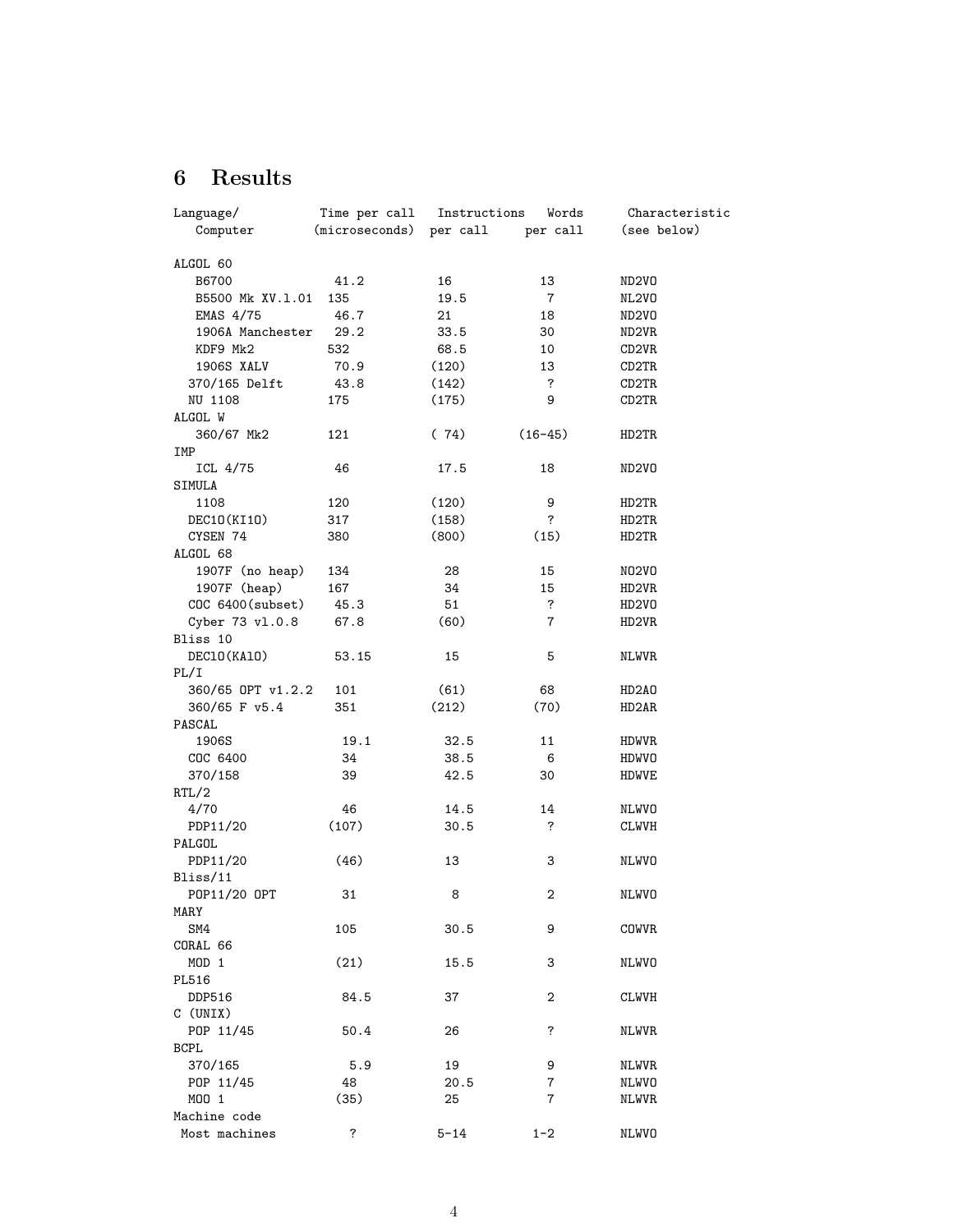#### 7 Factors influencing the execution speed

Factors influencing the call of a recursive procedure vary from inherent problems with the architecture of the machine to purely software problems on the design of the procedure calling mechanism. Against each of the results above is a sequence of letters and digits which describes the principle characteristics governing the execution performance.

- Recursion. On most modern machines with a few base registers and indexing facilities, the basic overhead of recursion is very small indeed. A few minicomputers do not have adequate base registers or addressing facilities to support recursion. The Honeywell DDP5l6 is of this type, hence with the highlevel assembler PL516 stacking must be performed explicitly. On some machines, although the addressing logic is available an additional time penalty occurs by addressing via pointers. On the Modular 1 implementation of CORAL 66, recursion is an option. In fact the code produced with recursion is more efficient than that without recursion. The reason for this is that the short address length of the Modular 1 means that base registers must be loaded to access the variables of another procedure. This is a larger overhead than that incurred using a single stack register which only needs to he incremented and decremented by a small amount. Without recursion, the number of instructions is increased to 19.5 (30% more).
- Storage allocation. In order to execute this program, a stack storage scheme is necessary. It is sometimes possible on conventional hardware to use an area in the store as stack without performing an explicit software check for stack overflow. One can then rely upon a hardware address violation which should permit the output of a suitable diagnostic. Such systems are marked by an N, whereas C denotes a software stack overflow check. Languages such as AL-GOL 68, PL/I and SIMULA require more than a simple stack and hence must perform an overflow check in a manner which allows a recovery to perform some garbage collection. Systems like this arc marked with an H. PASCAL permits additional storage apart from the stack but without garbage collection. Although no garbage collection is involved, PASCAL is marked with an H. Only SIMULA requires an actual garbage collection during the execution of this test. The method used to administer the stack is partly a matter of language design and partly a matter of implementation. For instance, although ALGOL 68 requires a heap, the ALGOL 68-R implementation will run a stack only if the program does not require the heap. The difference, shown above, is that an additional subroutine is called on procedure entry to check that adequate stack space is available.
- Complete display. Block structured languages in general require a base pointer for every block whose variables can be accessed at the relevant part of the program. This facility is marked with a D. Languages such as BCPL and Burroughs B5500 ALGOL restrict access to local and global identifiers only, permitting a significant economy in pointers. These languages are marked with an L. The actual method of implementing the display can vary independently of the language. For instance, ALGOL W and IMP have every base pointer in a register, the PASCAL implementations above backchain the display (from the local procedure) and ALGOL 68-R keeps a copy in core of the full display in the local block. In almost all cases, there will be small variations in the calling overhead depending upon the relevant positions (in the display) of the call and the procedure.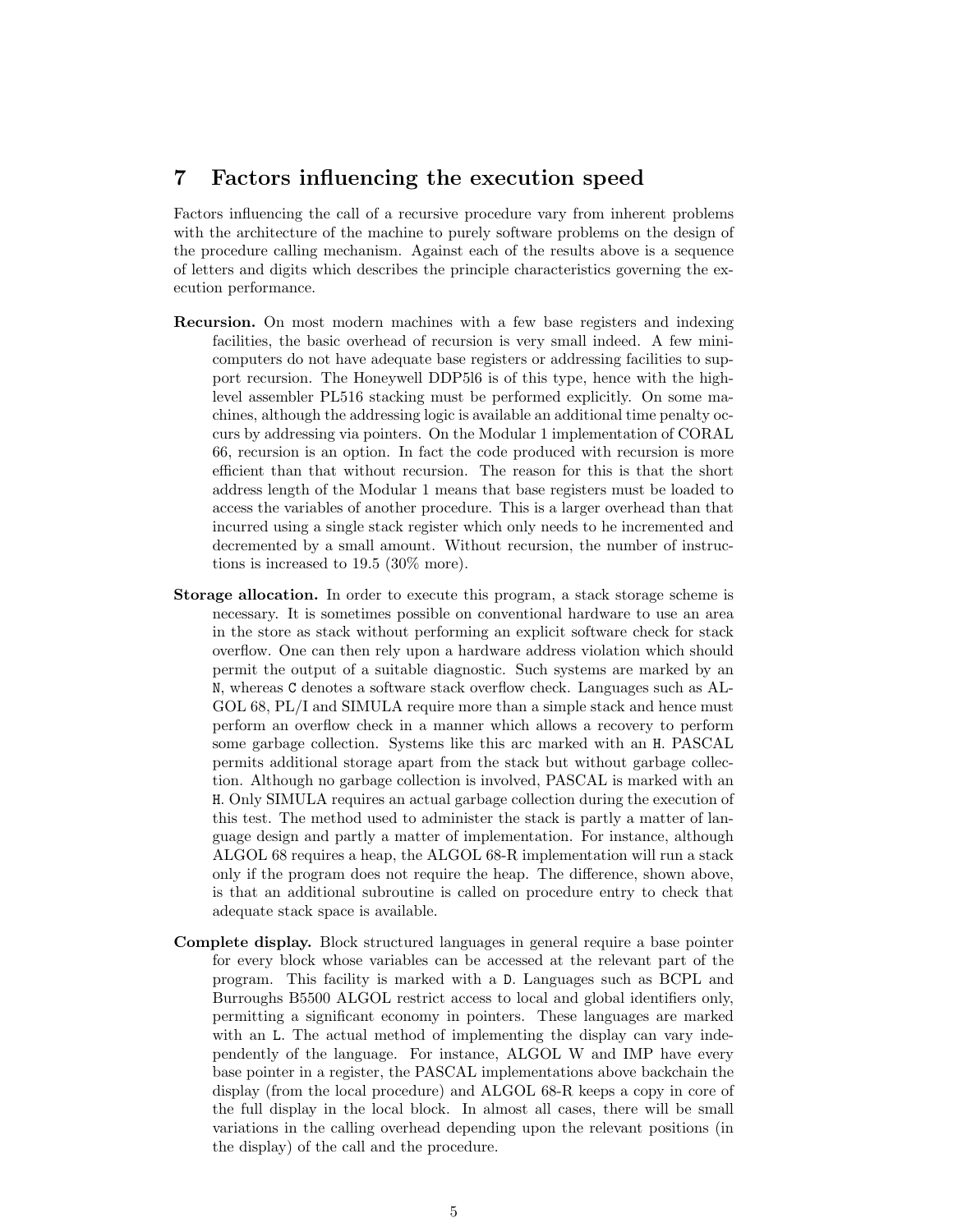- Dynamic stack storage. In ALGOL 60, the sizes of arrays are not, in general, known until program execution. This facility, implemented with second order working store, requires a small overhead on the administration of stack storage even when no arrays are being used, as in this test. Languages requiring such storage are marked with a 2 whereas systems allowing only storage whose size can be determined at compile time are marked with a W. PALGOL and RTL/2 are LW languages and hence require only one stack pointer (and one pointer for static storage depending upon the addressing structure).
- Parameter handling. The most expensive mechanism is marked with a T which denotes a 'thunk' that is required to implement the ALGOL 60 call by name [\[4](#page-6-0)]. A thunk can be avoided with this test by performing all parameter checking at compile time and using only the value mechanism (V). The KDF9, B5500 and Atlas ALGOL compilers all use the value mechanism. The use of the thunk mechanism by the other ALGOL 60 compilers is caused by the problem of handling the call of formal procedures whose parameters cannot be specified [\[3](#page-6-0)]. With value parameters, the ICL 1900 ALGOL compiler uses a simplified thunk mechanism but the Manchester ALGOL compiler uses the value mechanism. The PL/I systems use call by address which is marked with an A. With recursion, the addresses of parameters are dynamic and in consequence this method is less efficient than call by value.
- Open code or subroutines. Systems which handle this test entirely by open code are marked with an O, whereas the use of subroutines is marked with an R. The PL/I optimising compiler generates a subroutine call, but it is not invoked unless insufficient stack space is given (which did not happen in this case).

### 8 Conclusion.

Ackermann's function provides a simple method of comparing the efficiency of the procedure calling mechanism of a language permitting recursion. The results show a very wide variation in performance even for languages containing no inherent complications. Additional instructions required in ALGOL 68, PL/I and PASCAL to check for stack overflow are quite insignificant compared to the hundreds of extra instructions executed by the inefficient implementations of ALGOL 60. There is no doubt that 'System Implementation Languages' give very much better results on this test without reducing the facilities to the programmer. Machine independence seems to be realised in this case without any measurable cost as BCPL shows.

Does Ackermann s function represent a good test for a system implementation language? Unfortunately no statistical information is available to the author on the use of procedures in operating systems and compilers etc. Hence it is not known if, for instance, two parameters is typical. The large amount of stack space used is certainly not typical and can result in pathological situations. For instance, stack space is claimed in 64 word units under George 3 on a 1906A, but is not released. Hence during the first part of the algorithm when the stack is being increased a large operating system overhead occurs. During the second part when the stack is rarely increased beyond its previous maximum, there is no significant overhead. The computational part of testing for the equality with zero, jumping and adding or subtracting one seems very typical of non-numeric work. On the 360 computer, the fact that the the algorithm is very short  $\sim$  4K bytes) results in a small saving, but on the IMP compiler which can take advantage of this the speed was only the increased by 3%.